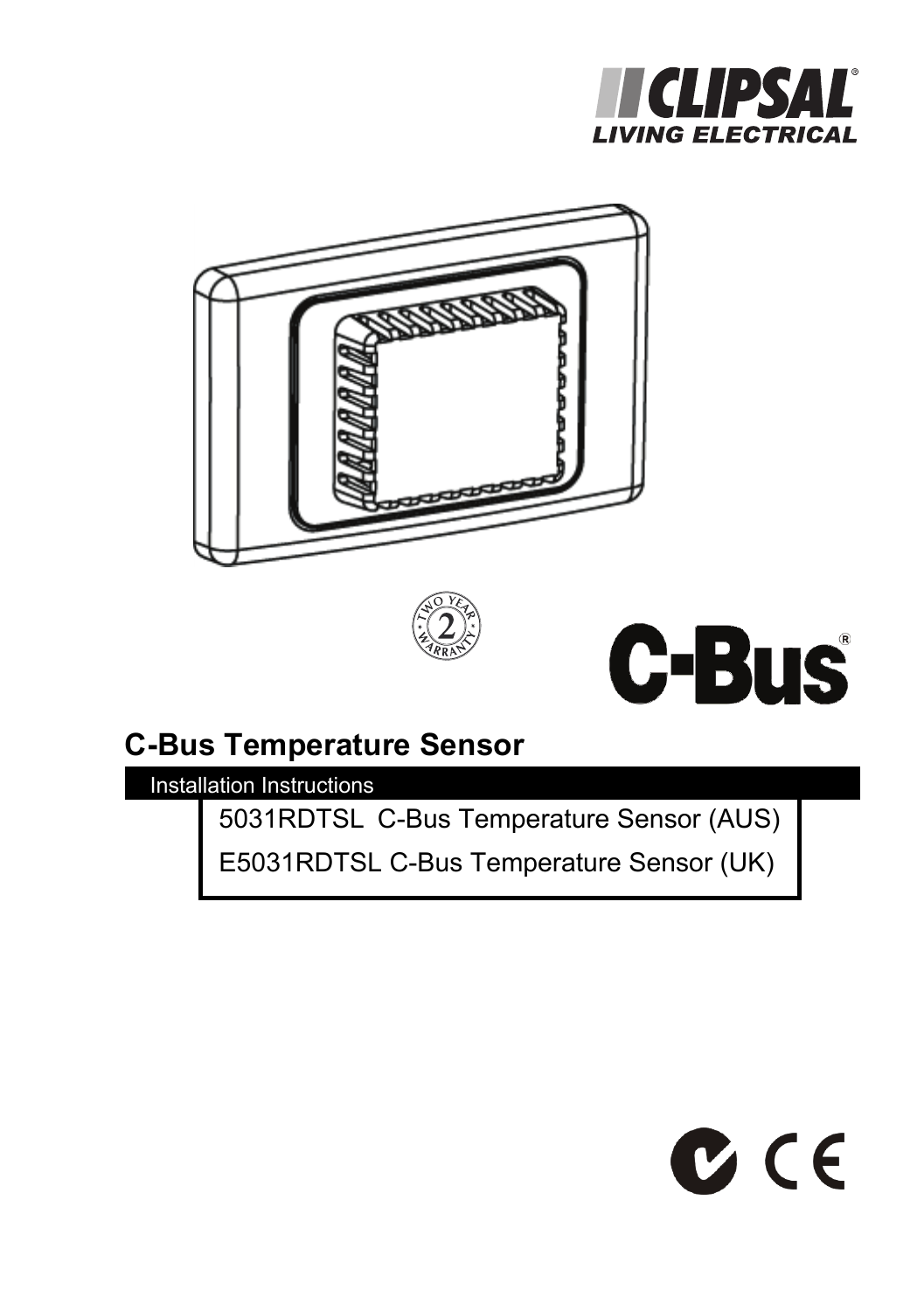Clipsal is a registered trademark of Clipsal Australia Pty Ltd ABN 27 007 873 529.

© Copyright Clipsal Australia Pty Ltd 2008. All rights reserved. This material is copyright under Australian and international laws. Except as permitted under the relevant law, no part of this work may be reproduced by any process without prior written permission of and acknowledgement to Clipsal Australia Pty Ltd.

The information in this manual is provided in good faith. Whilst Clipsal Australia Pty Ltd (CAPL) has endeavoured to ensure the relevance and accuracy of the information, it assumes no responsibility for any loss incurred as a result of its use. CAPL does not warrant that the information is fit for any particular purpose, nor does it endorse its use in applications that are critical to the health or life of any human being. CAPL reserves the right to update the information at any time without notice.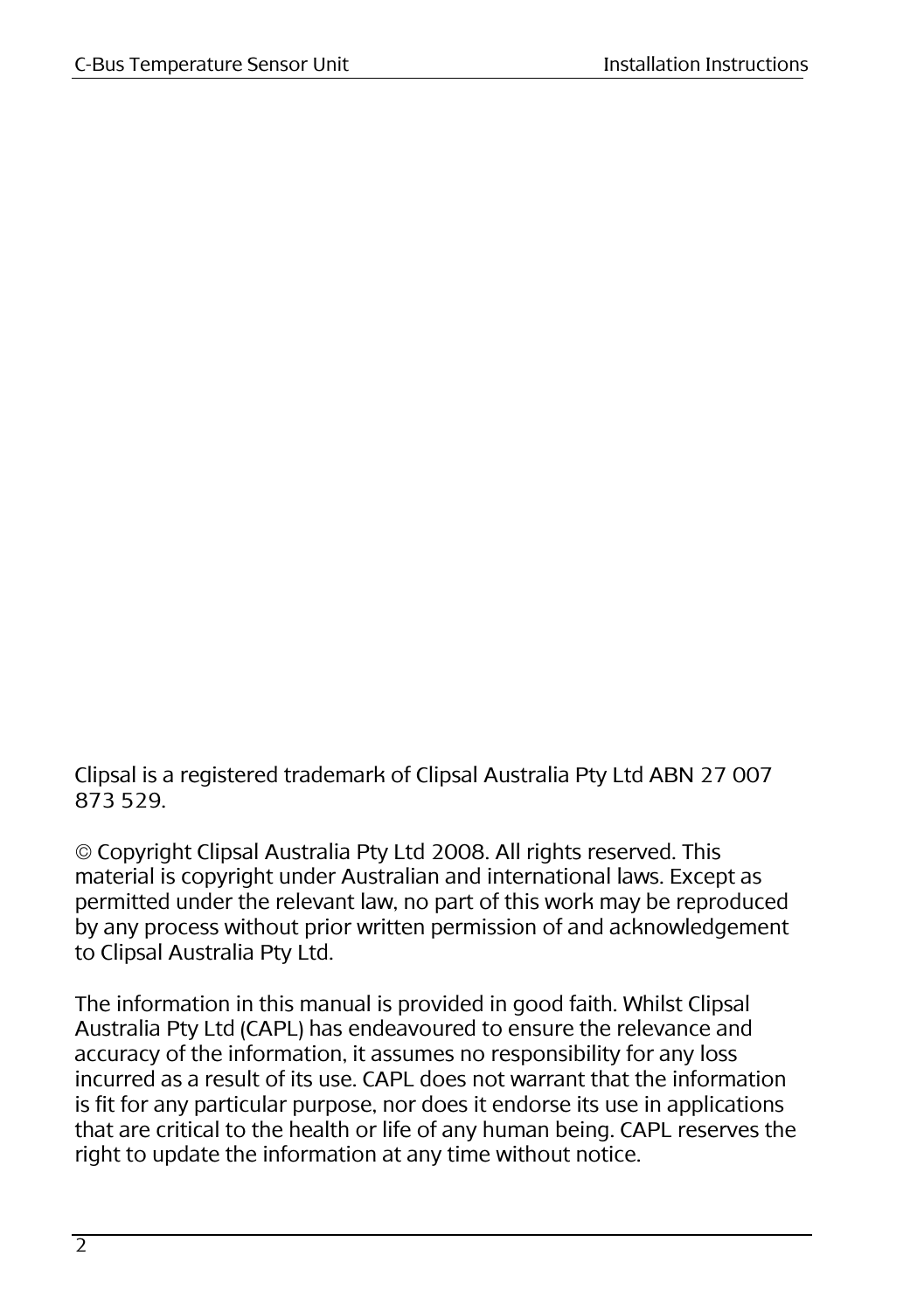## **Contents**

| 1.0 | <b>Product Range</b>            | 4   |
|-----|---------------------------------|-----|
| 2.0 | <b>Important Notes</b>          | 4   |
| 3.0 | <b>Description</b>              | 4   |
| 4.O | <b>Capabilities</b>             | 4   |
| 5.0 | <b>C-Bus Network Connection</b> | 5   |
| 6.0 | <b>Location Recommendations</b> | 6   |
| 7.0 | <b>Programming Requirements</b> | 7   |
| 8.0 | <b>Product Specifications</b>   | 8   |
| 9.0 | Warranty                        | 1 N |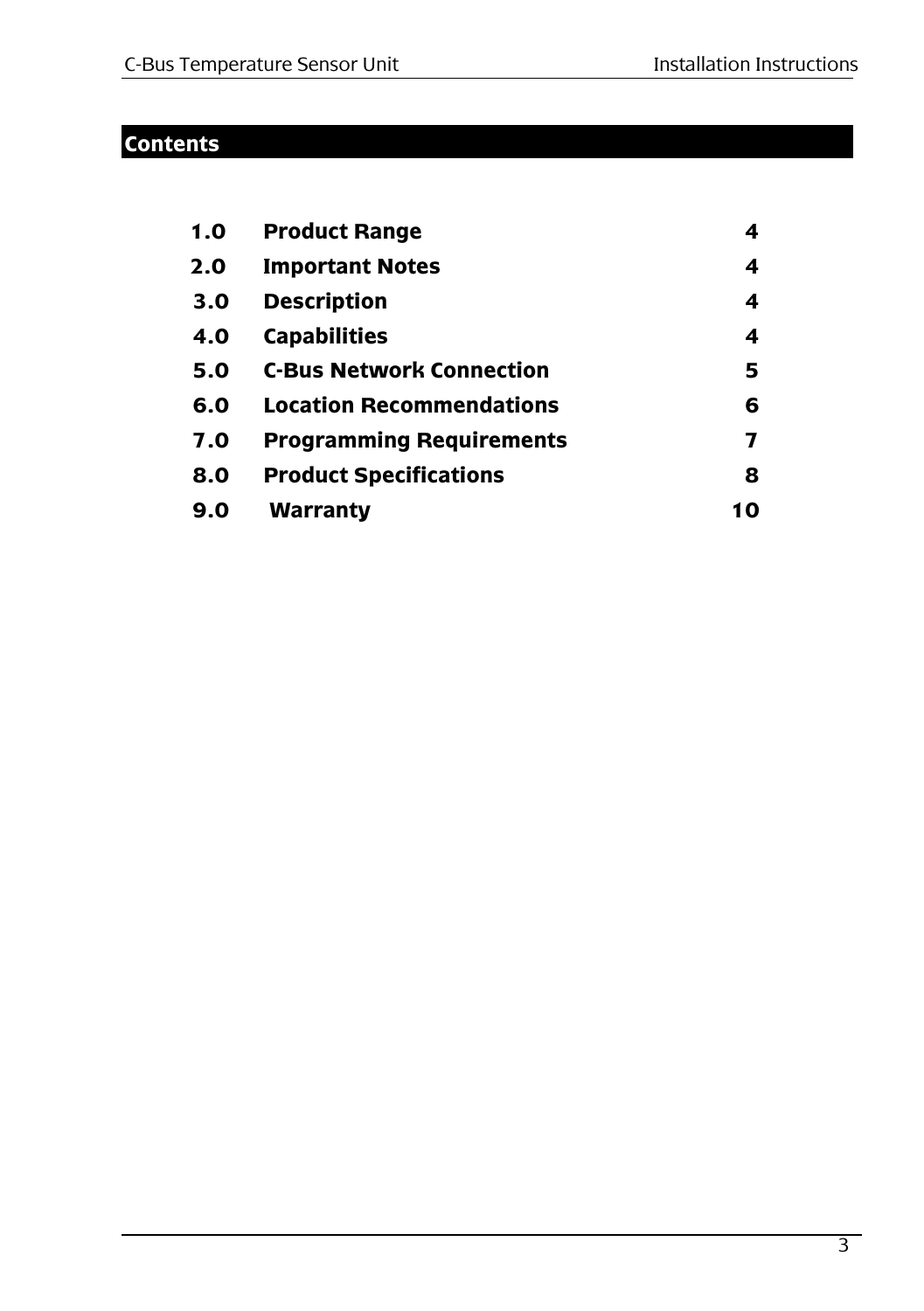## **1.0 Product Range**

**5031RDTSL** C-Bus Temperature Sensor Unit (Australian Pattern) **E5031RDTSL** C-Bus Temperature Sensor Unit (British Standard Pattern)

## **2.0 Important Notes**

The use of any non C-Bus Software in conjunction with the hardware installation without the written consent of Clipsal Integrated Systems may void any warranties applicable to the hardware.

## **3.0 Description**

The Temperature Sensor is a C-Bus input device that measures the ambient temperature levels and converts this information into: command messages (ON/OFF as in the 5031TS mode); information messages broadcast to a set Group Address (6031TS mode); information messages from applied zones with temperature readings (HVAC Mode, use in association with a C-Bus Thermostat); temperature measurement messages (Measurement Mode). These messages are then send across the C-Bus Network. C-Bus output units (relays and dimmers) can be configured to respond to such messages, allowing automatic regulation and control of temperature levels.

## **4.0 Capabilities**

The C-Bus Temperature Sensor monitors the surrounding temperature, and can be used to control either heating or air-conditioning equipment in order to maintain a comfortable temperature. The Temperature Sensor continuously monitors ambient temperatures in the range 0 to 50  $^{\circ}$ C (32 to 122 °F) providing a comparison with the user defined Target temperature. Control instructions are then subsequently issued to output units on the C-Bus Network, controlling heating/cooling equipment as required.

The Temperature Sensor incorporates adjustable hysteresis; so that the installer can define a "dead band" (Margin) in order to compensate for rapid fluctuations in temperature. The minimum hysteresis for the Temperature Sensor is 0.5 °C (32.9°F) degrees. By allowing a greater temperature variation, the daily number of ON/OFF heating or cooling cycles can be reduced.

The Temperature Sensor also incorporates a selectable Offset temperature of up to 16  $\degree$ C (60  $\degree$ F). Energy savings can be realised during periods where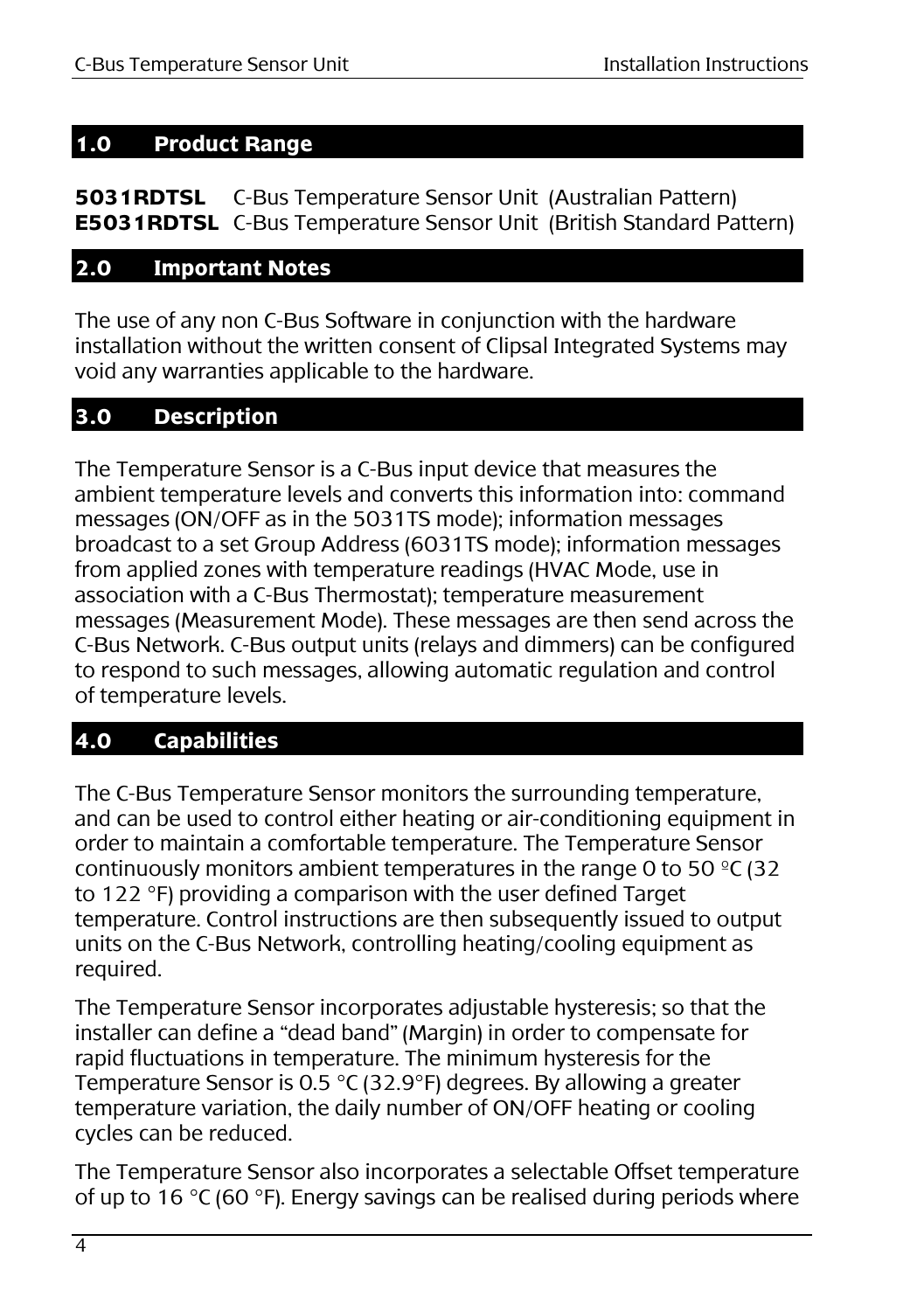the dwelling is unoccupied for example, simply by selecting the Economy mode. The Economy mode can be enabled and disabled by issuing a command from any other C-Bus input unit.

The C-Bus Temperature Digital Sensor is capable of operating in four separate modes of operation. These must be programmed using the C-Bus toolkit software.

- 5031TS allows the unit to monitor temperature and issue C-Bus commands if temperature falls outside user defined margin in the same way as the earlier model C-Bus Temperature Sensor (5031TS) unit,
- 6031TS allows the unit to operate on the Temperature Broadcast application. Sensor information can then be programmed to broadcast messaging across this application,
- HVAC allows the unit to operate on the Air Conditioning application. Sensor information can then be programmed to broadcast messaging across this application. The Air Conditioning application messaging can then be used by the C-Bus thermostat units for temperature control,
- Measurement allows the unit to operate on the Measurement application, where the Temperature Sensor information can be broadcast across the measurement application.

It is recommended that Installers refer to further information regarding programming these modes of operation provided in the C-Bus Toolkit User Guide. The C-Bus Toolkit Help files may also be accessed for further information.

## **5.0 C-Bus Network Connection**

Installation of the Temperature Sensor to the C-Bus Network requires a two-wire connection to the safe extra low voltage unshielded twisted pair C-Bus Network Cable. This connection is polarity sensitive, and is clearly marked on the terminal block of the Unit.



Figure 1 - C-Bus Terminals, rear view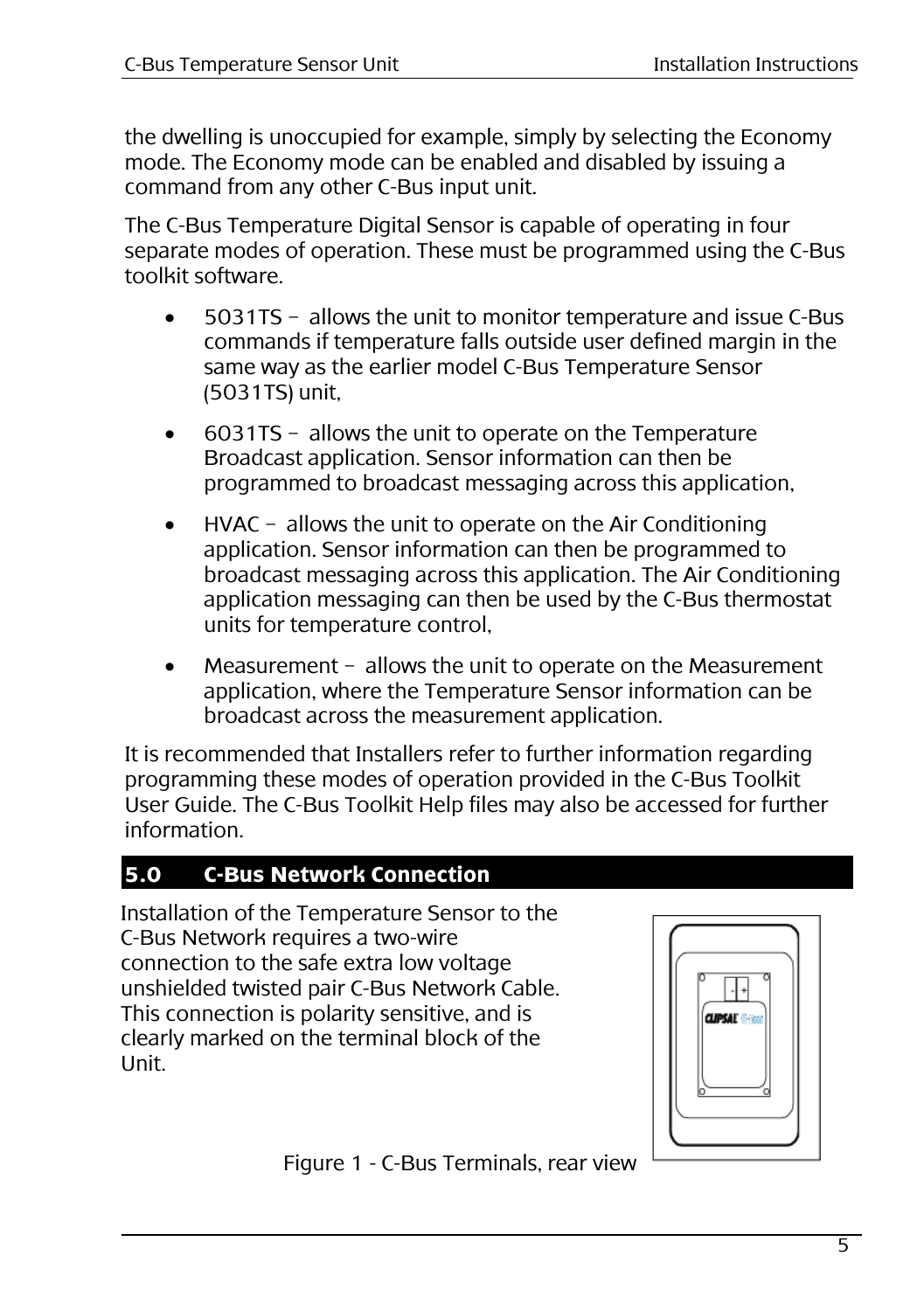The illustration below shows the recommended technique for cable termination giving the best electrical performance. Bootlace crimps may also be used to provide a highly reliable connection.

It is recommended that Category 5 data cable is used, Clipsal catalogue number 5005C305B.



Figure 2 - C-Bus cable connector assignments

Note the mutual twist of solid and dotted conductors of opposing coloured conductors. This ensures a good electrical termination, with favourable common mode noise characteristics.

## **6.0 Location Recommendations**

When installing the Temperature Sensor, it is recommended that the user attempt to observe the following guidelines...

- Position the Sensor as far away as practicable from heating or cooling sources (natural or artificial);
- Avoid dead or drafty areas of any room;
- Position at a sensible height (not less than 500mm from the ceiling), so as the sensor element will not give artificially high / low readings (remember – hot air rises);
- Use for indoor applications only.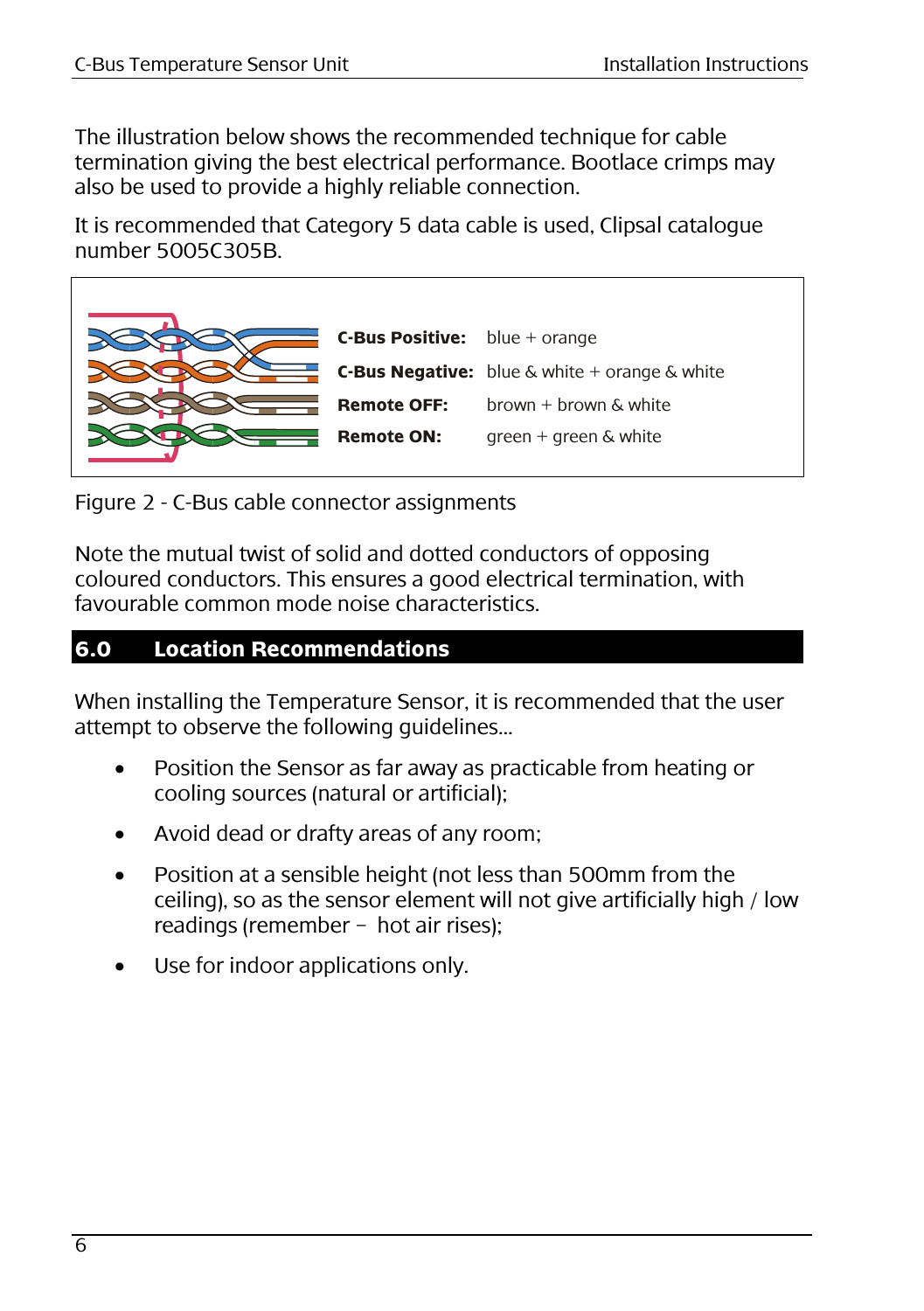



Figure 5 - Incorrect Installation Figure 6 - Incorrect Installation



Figure 3 - Correct Installation Figure 4 - Incorrect installation



## **7.0 Programming Requirements**

As with other C-Bus units, the Temperature Sensor Units must be programmed to set their unique identification and the modes of operation on the C-Bus Network. The C-Bus Installation Software can be used to configure all operational parameters including the specification of target temperature levels. Please refer to the C-Bus Installation Software User's Guide for information relating to the programming of Temperature Sensor Units.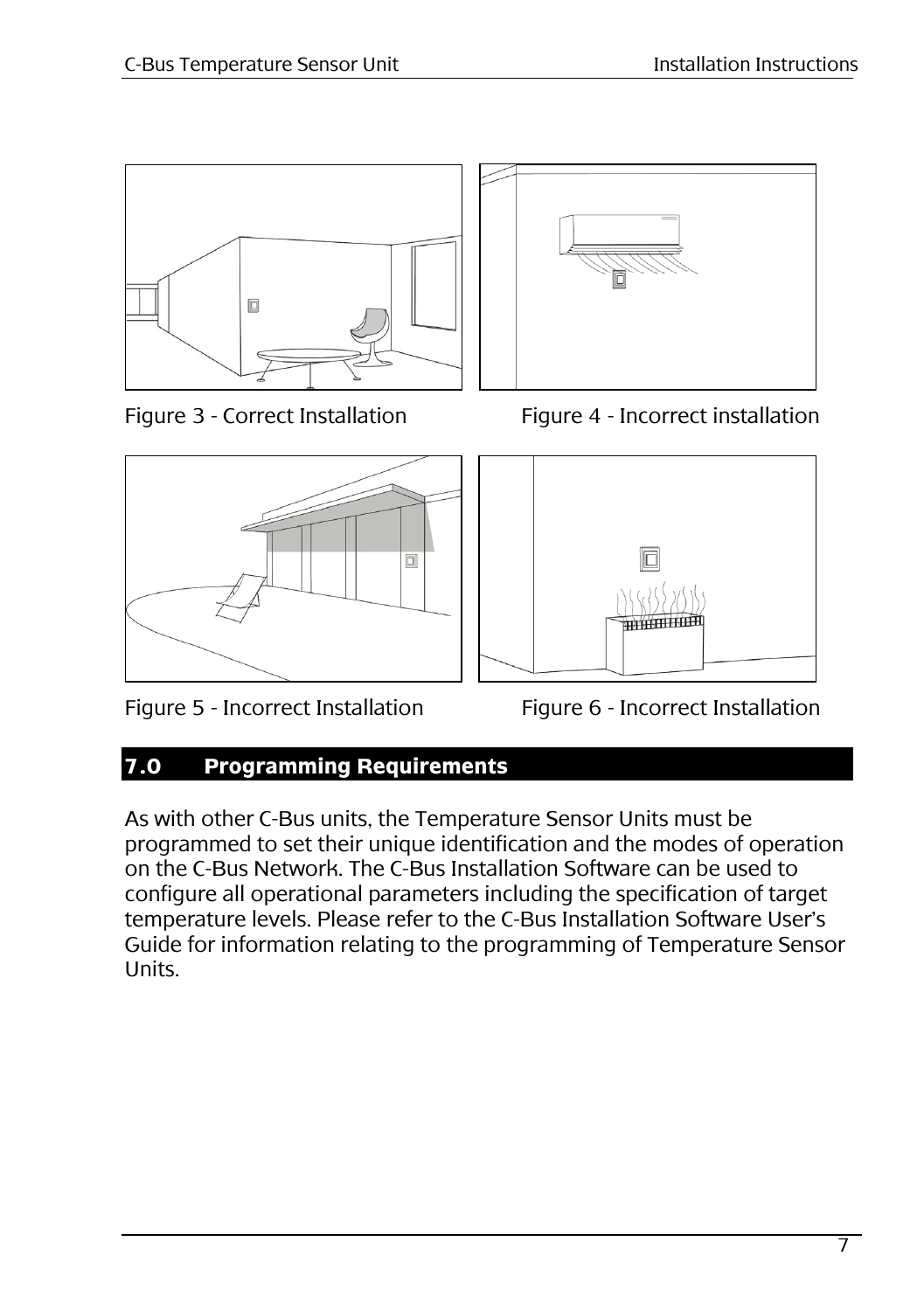## **8.0 Product Specifications**

## **Electrical Specifications**

| <b>Parameter</b>                 | 5031RDTSL / E5031RDTSL      |
|----------------------------------|-----------------------------|
| C-Bus Input Voltage              | 15 - 36Vd.c. @ 18mA Nominal |
| Resolution                       | $\pm$ 0.5 °C                |
| Accuracy                         | $\pm$ 1 °C                  |
| <b>Operating Temperature</b>     | 0-50 °C (32 - 122 °F)       |
| Temperature Measurement<br>Range |                             |
| 5031TS Mode                      |                             |
| Degrees Celsius                  | 0 °C to 50 °C               |
| Degrees Fahrenheit               | 32 °F to 122 °F             |
| 6031TS Mode                      |                             |
| Degrees Celsius                  | 0 °C to 50 °C               |
| Degrees Fahrenheit               | 32 °F to 122 °F             |
| <b>HVAC Mode</b>                 |                             |
| Degrees Celsius                  | 0 °C to 50 °C               |
| Degrees Fahrenheit               | 32 °F to 122 °F             |
| <b>Measurement Mode</b>          |                             |
| Degrees Celsius                  | 0 °C to 50 °C               |
| Degrees Fahrenheit               | 32 °F to 122 °F             |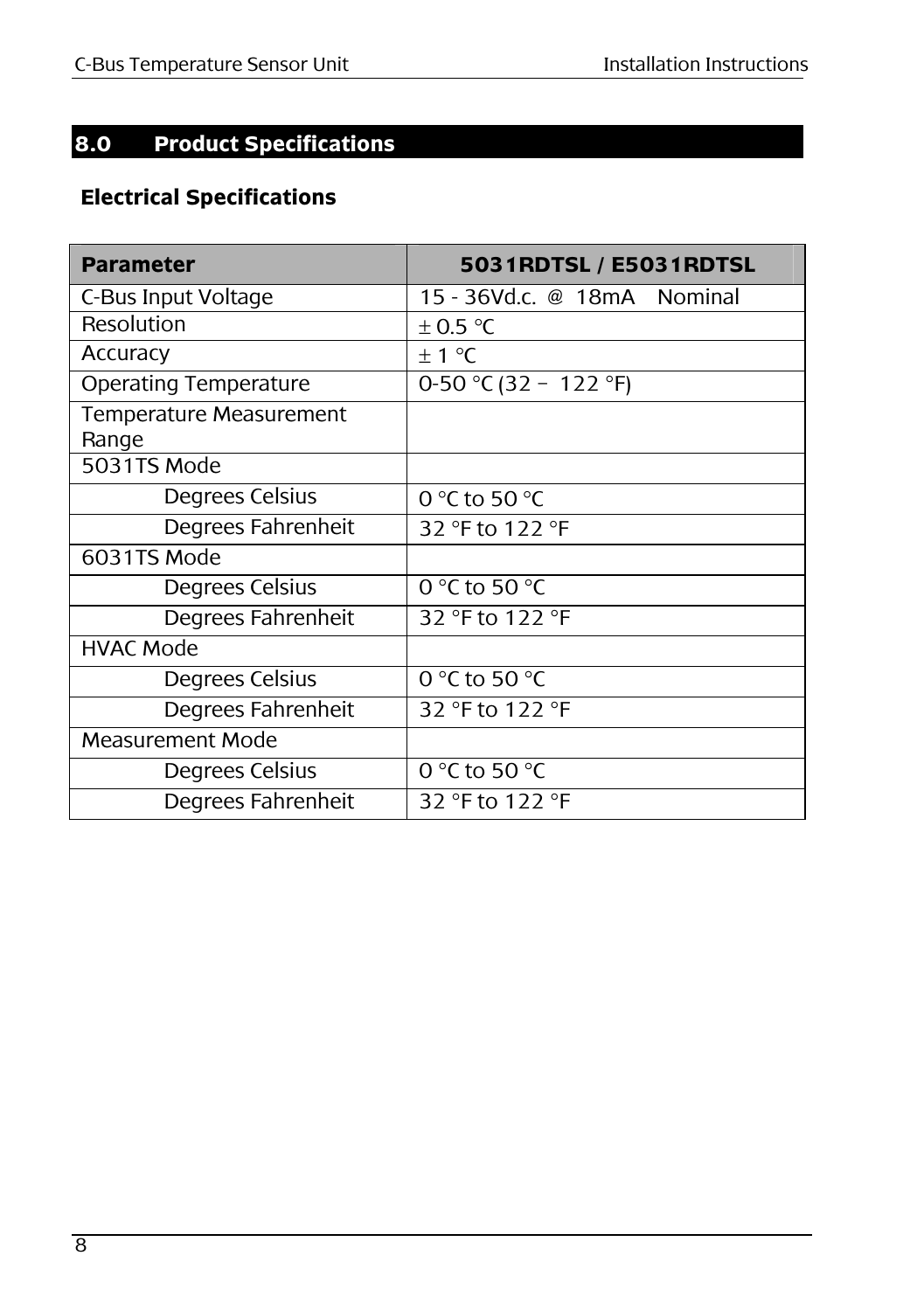## **Mechanical Specifications**

| <b>Parameter</b> | 5031RDTSL/E5031RDTSL                              |
|------------------|---------------------------------------------------|
| C-Bus Connection | Screw Terminals accommodate6 x 0.2mm <sup>2</sup> |



Figure 7 - Mechanical Specifications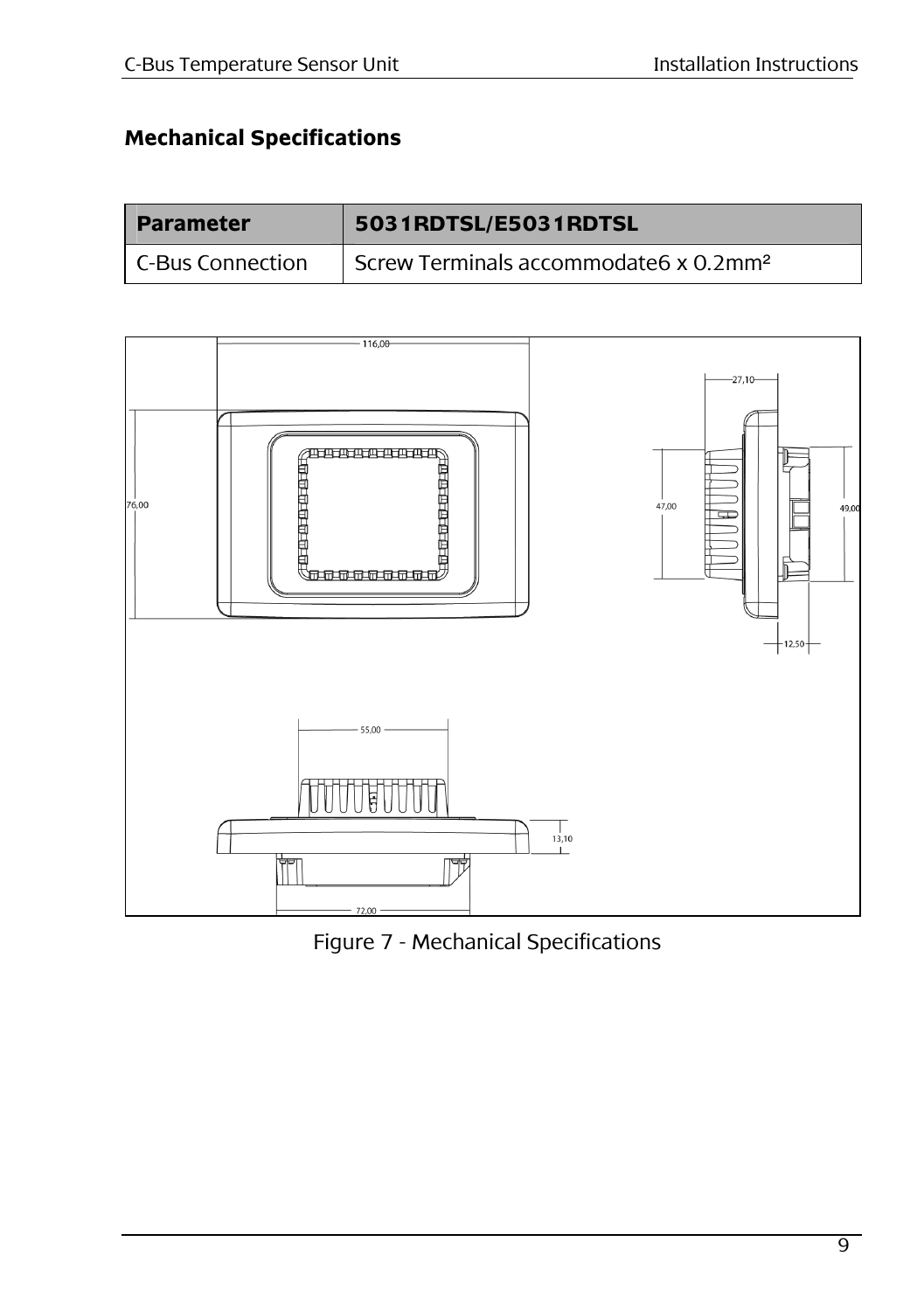## **9.0 Warranty**

The 5031RDTSL C-Bus Remote Digital temperature Sensor carries a two year warranty against manufacturing defects.

## **Warranty Statement**

- 1) The benefits conferred herein are in addition to, and in no way shall be deemed to derogate; either expressly or by implication, any or all other rights and remedies in respect to Clipsal Integrated Systems Product, which the consumer has under the Commonwealth Trade Practices Act or any other similar State or Territory Laws.
- 2) The warrantor is Clipsal Pty Ltd, with registered offices in all Australian **States**
- 3) This Clipsal Integrated Systems Product is guaranteed against faulty workmanship and materials for a period of two (2) years from the date of installation.
- 4) Clipsal Australia Pty Ltd reserves the right, at its discretion, to either repair free of parts and labour charges, replace or offer refund in respect to any article found to be faulty due to materials, parts or workmanship.
- 5) This warranty is expressly subject to the Clipsal Integrated Systems Product being installed, wired, tested, operated and used in accordance with the manufacturer's instructions.
- 6) All costs of a claim shall be met by Clipsal Australia Pty Ltd, however should the product that is the subject of the claim be found to be in good working order, all such costs shall be met by the claimant.
- 7) When making a claim, the consumer shall forward the Clipsal Integrated Systems Product to the nearest office of Clipsal Australia Pty Ltd with adequate particulars of the defect within 28 days of the fault occurring. The product should be returned securely packed, complete with details of the date and place of purchase, description of load, and circumstances of malfunction.

For all warranty enquiries, contact your local Clipsal sales representative. The address and contact number of your nearest Clipsal Australia office can be found at http://www.clipsal.com/locations or by telephoning Technical Support 1300 722 247 (CIS Technical Support Hotline).